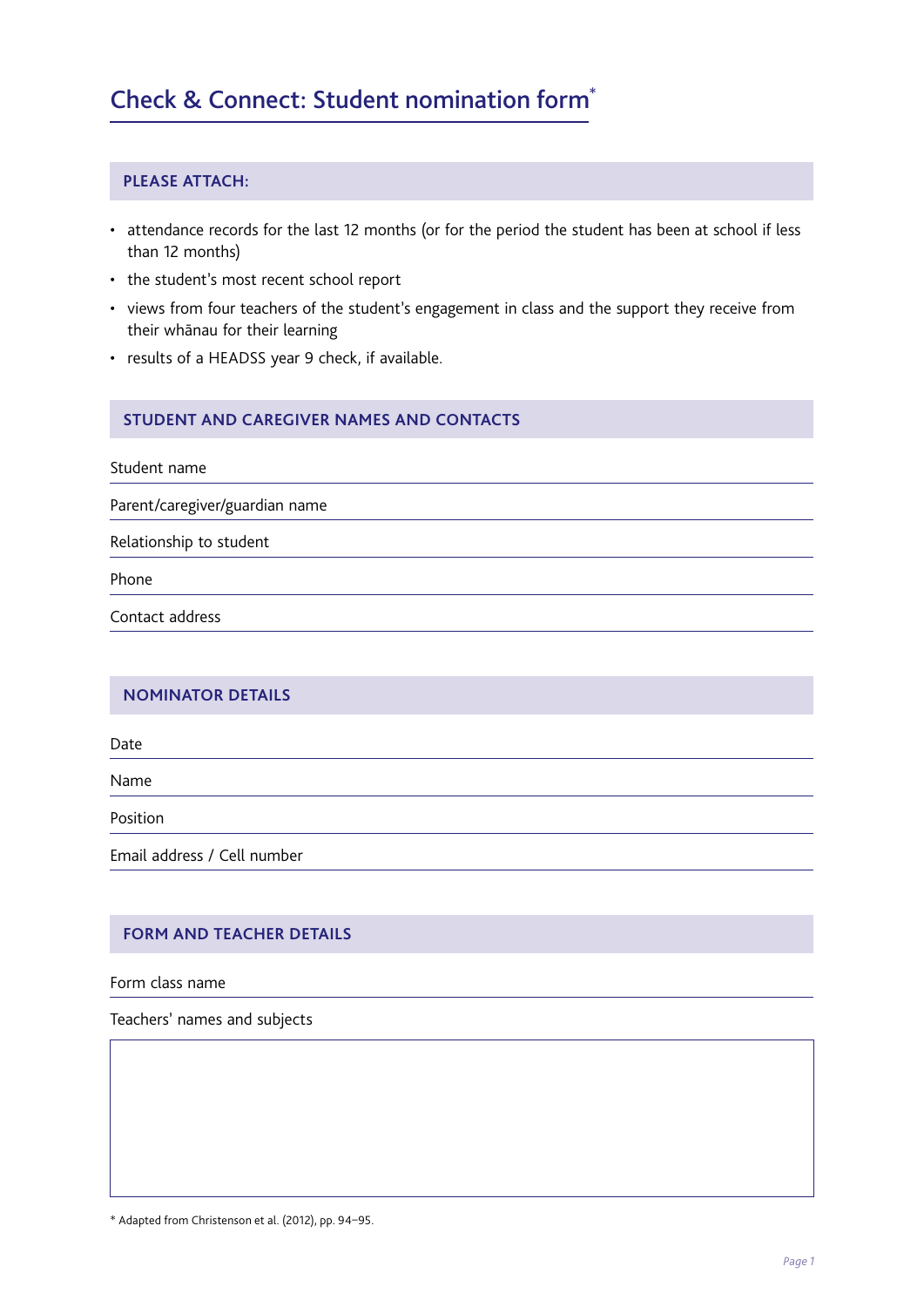# **STUDENT DETAILS**

#### Date of birth

Number of years at current school

Other schooling experiences (e.g., residential school, alternative education, Māori-medium)

Gender

Ethnicity

If Māori, please indicate iwi affiliation

Is English the student's first language?

If not, please indicate first/other language(s)

### **STRENGTHS/PROTECTIVE FACTORS**

Particular strengths the student shows at school

Extra-curricular activities that the student is involved with (e.g., sport, music, cultural activities)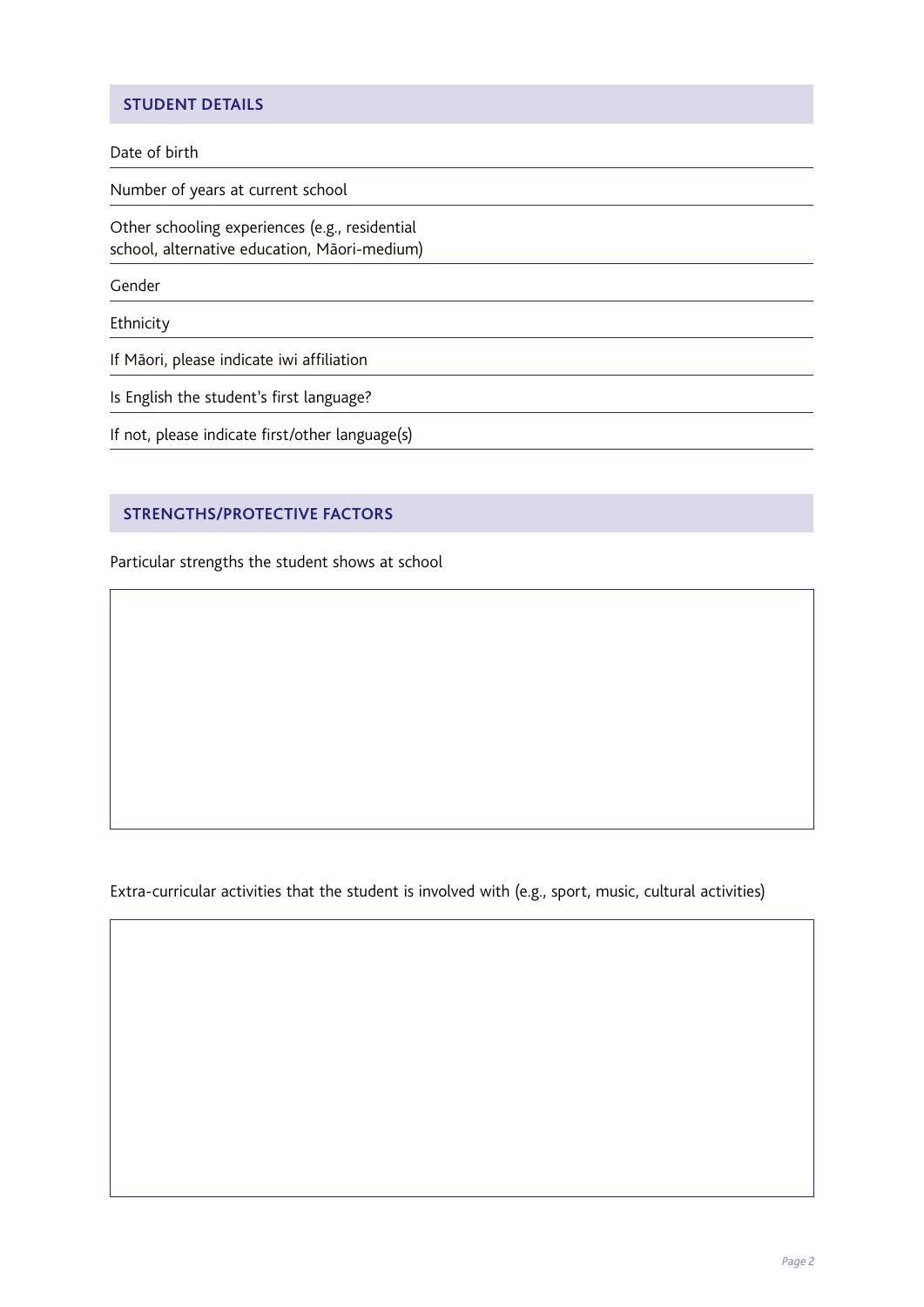# **CONCERNS AROUND ENGAGEMENT**

Select your three to five top concerns for this student and briefly comment on each one:

| Avoiding or not completing work                                          | Frequently late to school or class   |
|--------------------------------------------------------------------------|--------------------------------------|
| Not completing homework                                                  | Missing classes                      |
| Struggling with school work                                              | Absences                             |
| Doing the 'bare minimum' to get by                                       | Behaviour incident referrals         |
| A significant drop in the quality of                                     | Isolated from peers or being bullied |
| their work                                                               | Has experienced stand-downs          |
| Cynical about the value of school<br>or the importance of qualifications | Has been suspended                   |
| Passive rather than active in class                                      | Other                                |

#### Comments:

| 1. |  |  |
|----|--|--|
| 2. |  |  |
| 3. |  |  |
| 4. |  |  |
| 5. |  |  |

Has the student been referred to attendance/truancy services within the last twelve months?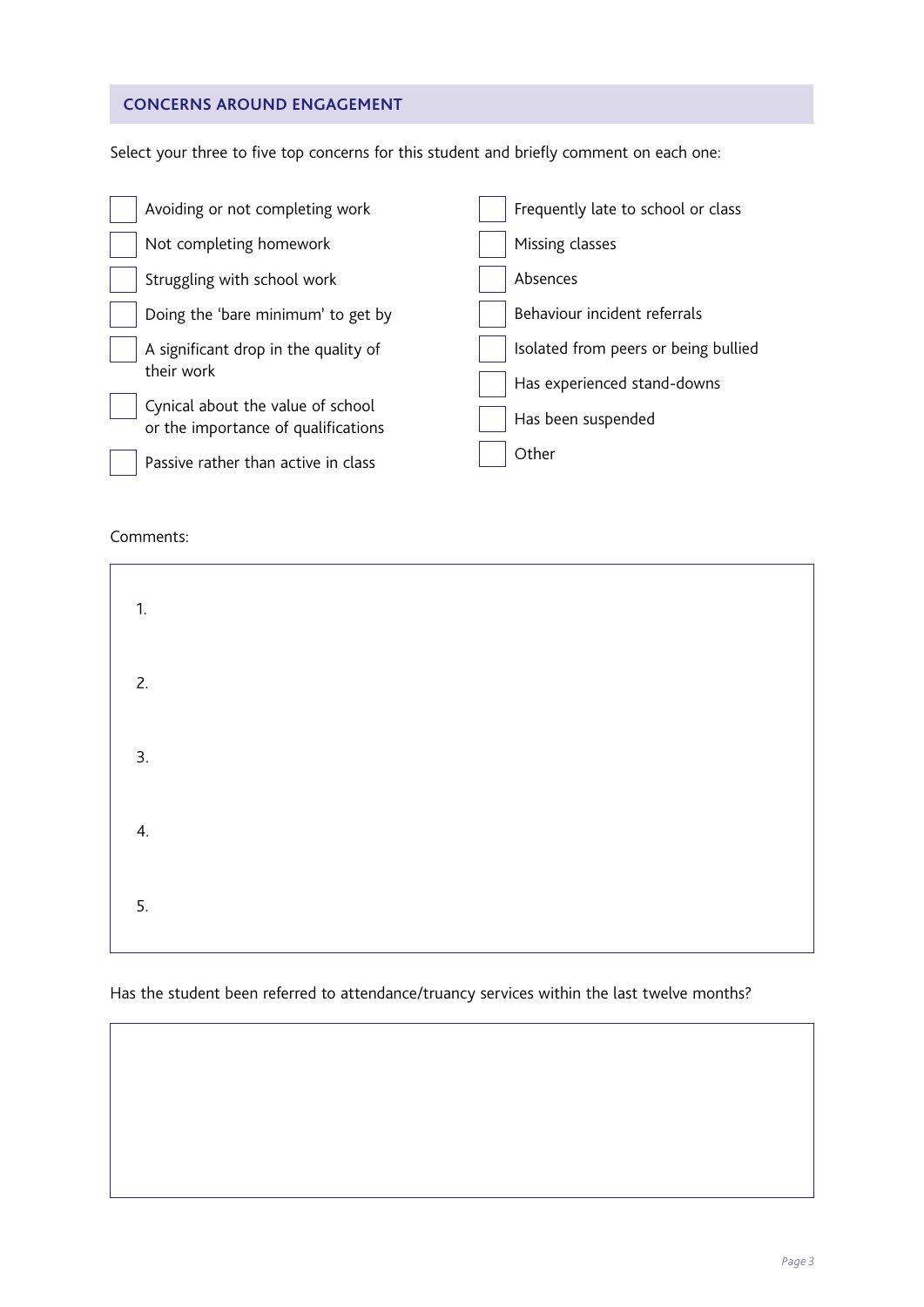# **SCHOOL ACHIEVEMENT AND SUPPORT**

Please comment on any curriculum areas that raise a concern, along with assessment data for them.

How would you rate this student's overall achievement level?

Performing below their year level in some/most areas

Performing at their year level in some/most areas

Performing above their year level in some/most areas

#### **HEALTH AND WELLBEING**

| Does the student have a visual impairment?                | $\vert$ $\vert$ YES $\vert$ $\vert$ NO |  |
|-----------------------------------------------------------|----------------------------------------|--|
| Does the student have a hearing impairment?               | $\left \right $   YES     NO           |  |
| Does the student's behaviour pose a risk to their safety? | $\left \right $   YES     NO           |  |
| If so, describe how.                                      |                                        |  |

| Does the student's behaviour pose a risk to the safety of others? | YES | NO. |
|-------------------------------------------------------------------|-----|-----|

If so, describe how.